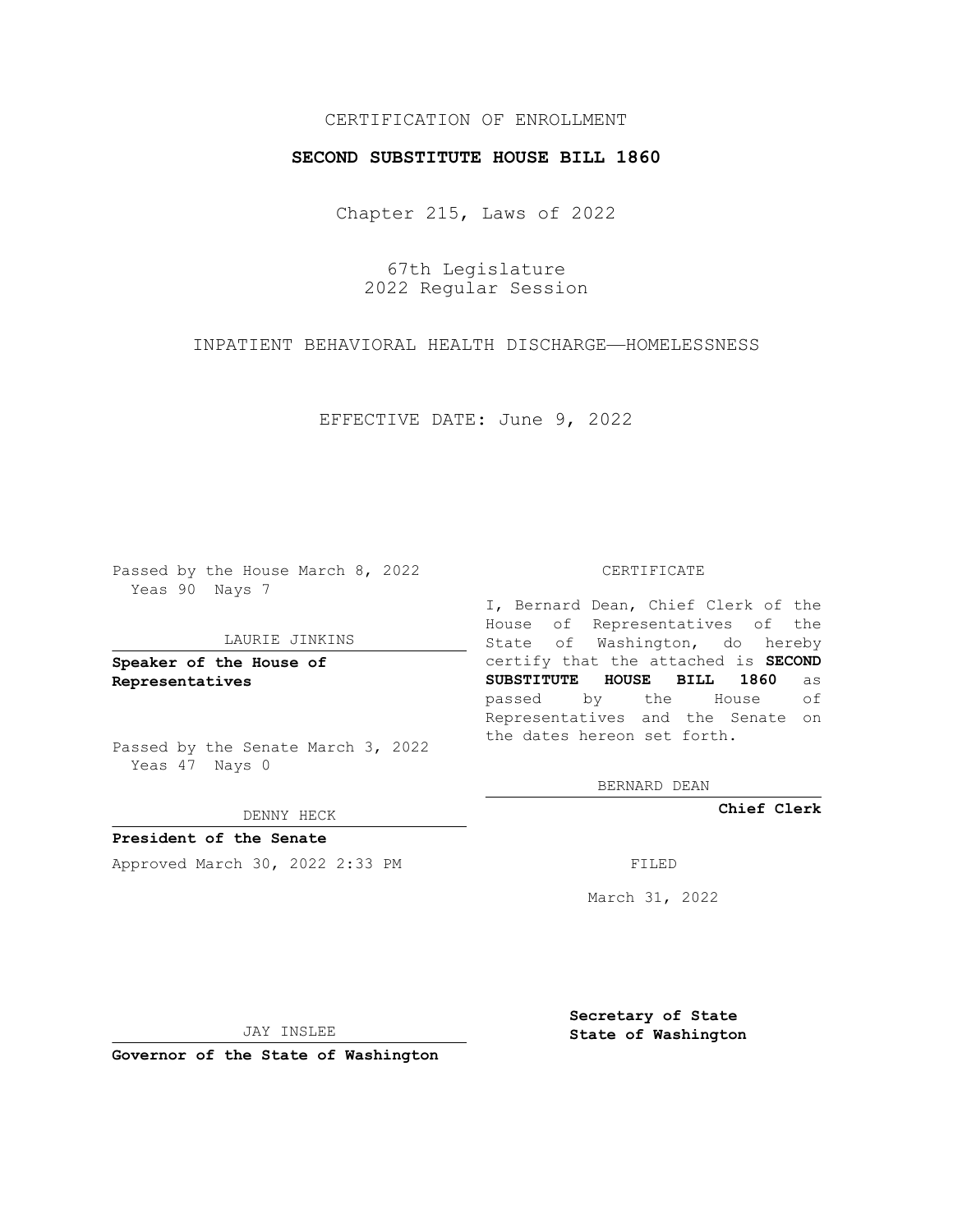## **SECOND SUBSTITUTE HOUSE BILL 1860**

AS AMENDED BY THE SENATE

Passed Legislature - 2022 Regular Session

# **State of Washington 67th Legislature 2022 Regular Session**

**By** House Appropriations (originally sponsored by Representatives Davis, Eslick, Callan, Jacobsen, Macri, Santos, Shewmake, Orwall, Tharinger, Simmons, Chopp, Bergquist, and Valdez)

READ FIRST TIME 02/07/22.

 AN ACT Relating to preventing homelessness among persons discharging from inpatient behavioral health settings; amending RCW 70.320.020; adding a new section to chapter 71.24 RCW; adding a new section to chapter 71.12 RCW; adding a new section to chapter 74.09 5 RCW; and creating a new section.

BE IT ENACTED BY THE LEGISLATURE OF THE STATE OF WASHINGTON:

 NEW SECTION. **Sec. 1.** (1) The legislature finds that social determinants of health, particularly housing, are highly correlated with long-term recovery from behavioral health conditions. Seeking inpatient treatment for a mental health or substance use challenge is an act of valor. Upon discharge from care, these individuals deserve a safe, stable place from which to launch their recovery. It is far easier and more cost-effective to help maintain a person's recovery after treatment than to discharge them into homelessness and begin the process anew amid another crisis. Sometimes, there may not be another chance.

 (2) Therefore, it is the intent of the legislature to seize the incredible opportunity presented by a person seeking inpatient behavioral health care by ensuring that these courageous individuals 20 are discharged to appropriate housing.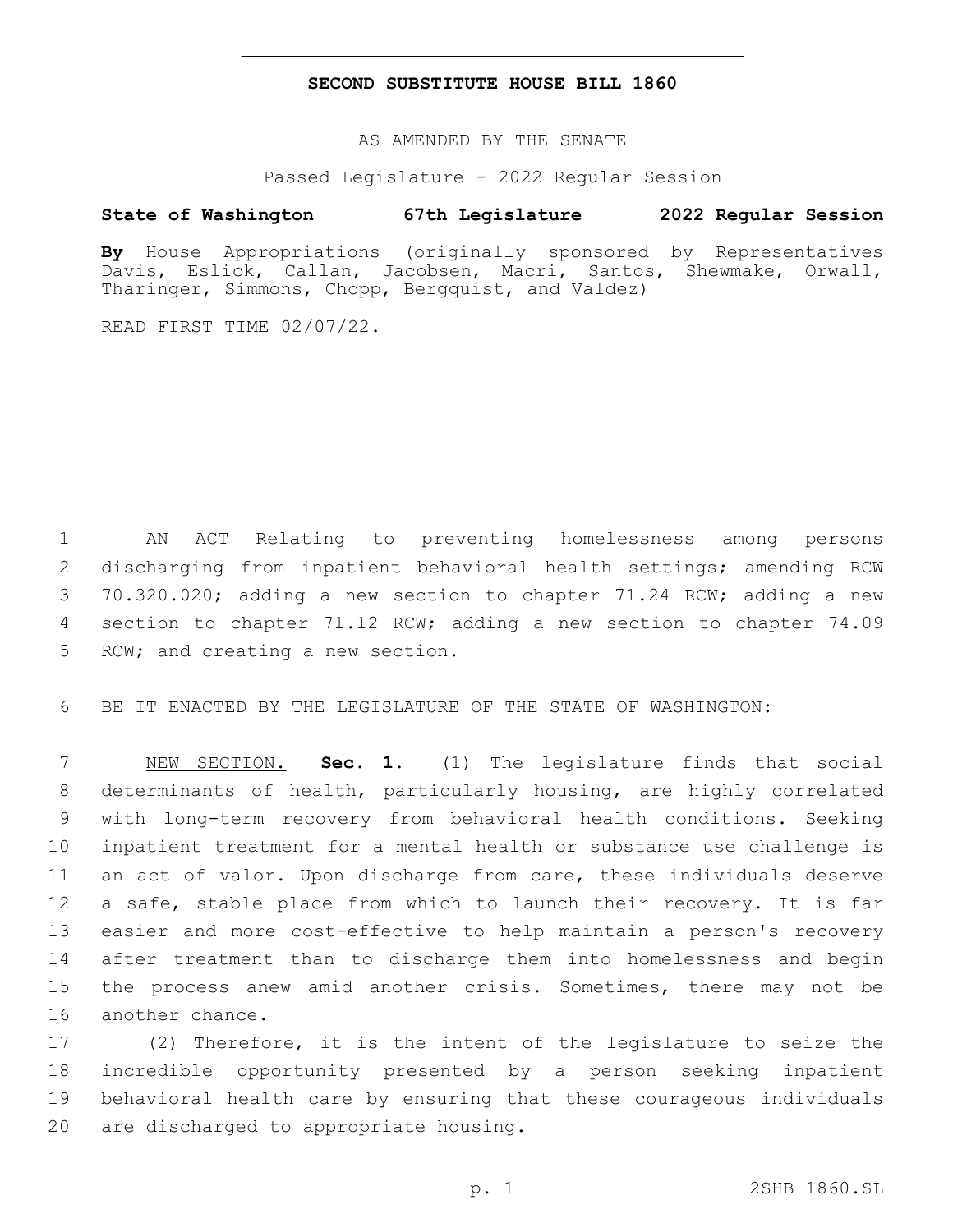**Sec. 2.** RCW 70.320.020 and 2021 c 267 s 2 are each amended to 2 read as follows:

 (1) The authority and the department shall base contract performance measures developed under RCW 70.320.030 on the following outcomes when contracting with service contracting entities: Improvements in client health status and wellness; increases in client participation in meaningful activities; reductions in client involvement with criminal justice systems; reductions in avoidable costs in hospitals, emergency rooms, crisis services, and jails and 10 prisons; increases in stable housing in the community; improvements in client satisfaction with quality of life; and reductions in 12 population-level health disparities.

 (2) The performance measures must demonstrate the manner in which the following principles are achieved within each of the outcomes 15 under subsection (1) of this section:

 (a) Maximization of the use of evidence-based practices will be given priority over the use of research-based and promising practices, and research-based practices will be given priority over the use of promising practices. The agencies will develop strategies to identify programs that are effective with ethnically diverse clients and to consult with tribal governments, experts within ethnically diverse communities and community organizations that serve 23 diverse communities;

 (b) The maximization of the client's independence, recovery, and 25 employment;

 (c) The maximization of the client's participation in treatment 27 decisions; and

 (d) The collaboration between consumer-based support programs in 29 providing services to the client.

 (3) In developing performance measures under RCW 70.320.030, the authority and the department shall consider expected outcomes relevant to the general populations that each agency serves. The authority and the department may adapt the outcomes to account for the unique needs and characteristics of discrete subcategories of populations receiving services, including ethnically diverse communities.36

 (4) The authority and the department shall coordinate the establishment of the expected outcomes and the performance measures between each agency as well as each program to identify expected outcomes and performance measures that are common to the clients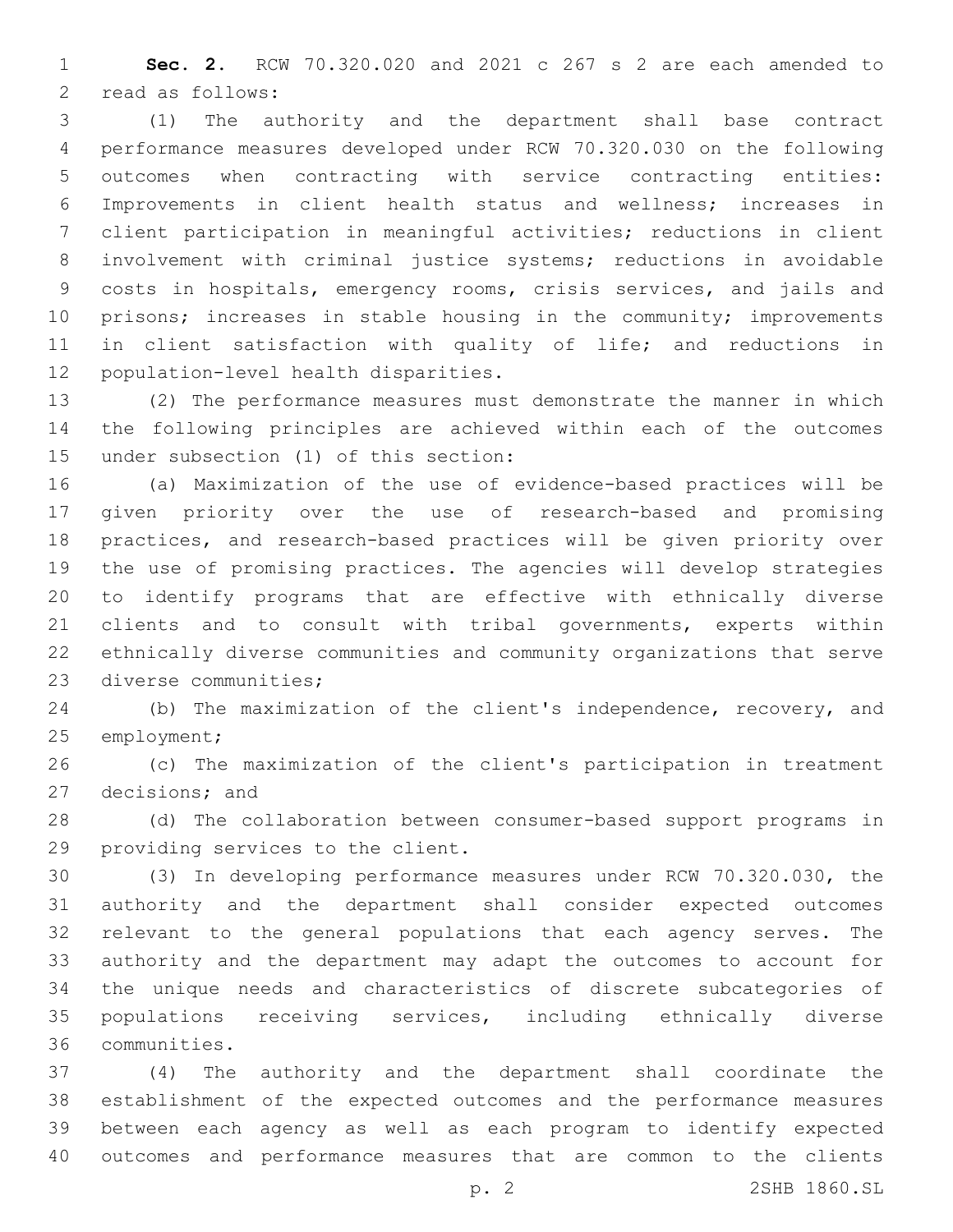enrolled in multiple programs and to eliminate conflicting standards 2 among the agencies and programs.

 (5)(a) The authority and the department shall establish timelines and mechanisms for service contracting entities to report data related to performance measures and outcomes, including phased implementation of public reporting of outcome and performance measures in a form that allows for comparison of performance measures and levels of improvement between geographic regions of Washington.

 (b) The authority and the department may not release any public reports of client outcomes unless the data has been deidentified and aggregated in such a way that the identity of individual clients cannot be determined through directly identifiable data or the 13 combination of multiple data elements.

 (6)(a) The performance measures coordinating committee must establish: (i) A performance measure to be integrated into the statewide common measure set which tracks effective integration practices of behavioral health services in primary care settings; 18 ((and)) (ii) performance measures which track rates of criminal 19 justice system involvement among ((public health system)) medical assistance clients with an identified behavioral health need 21 including, but not limited to, rates of arrest and incarceration; and (iii) performance measures which track rates of homelessness and housing instability among medical assistance clients. The authority must set improvement targets related to these measures.

 (b) The performance measures coordinating committee must report to the governor and appropriate committees of the legislature regarding the implementation of this subsection by July 1, 2022.

 (c) For purposes of establishing performance measures as specified in (a)(ii) of this subsection, the performance measures coordinating committee shall convene a work group of stakeholders including the authority, medicaid managed care organizations, the department of corrections, and others with expertise in criminal justice and behavioral health. The work group shall review current performance measures that have been adopted in other states or 35 nationally to inform this effort.

 (d) For purposes of establishing performance measures as specified in (a)(iii) of this subsection, the performance measures coordinating committee shall convene a work group of stakeholders including the authority, medicaid managed care organizations, and others with expertise in housing for low-income populations and with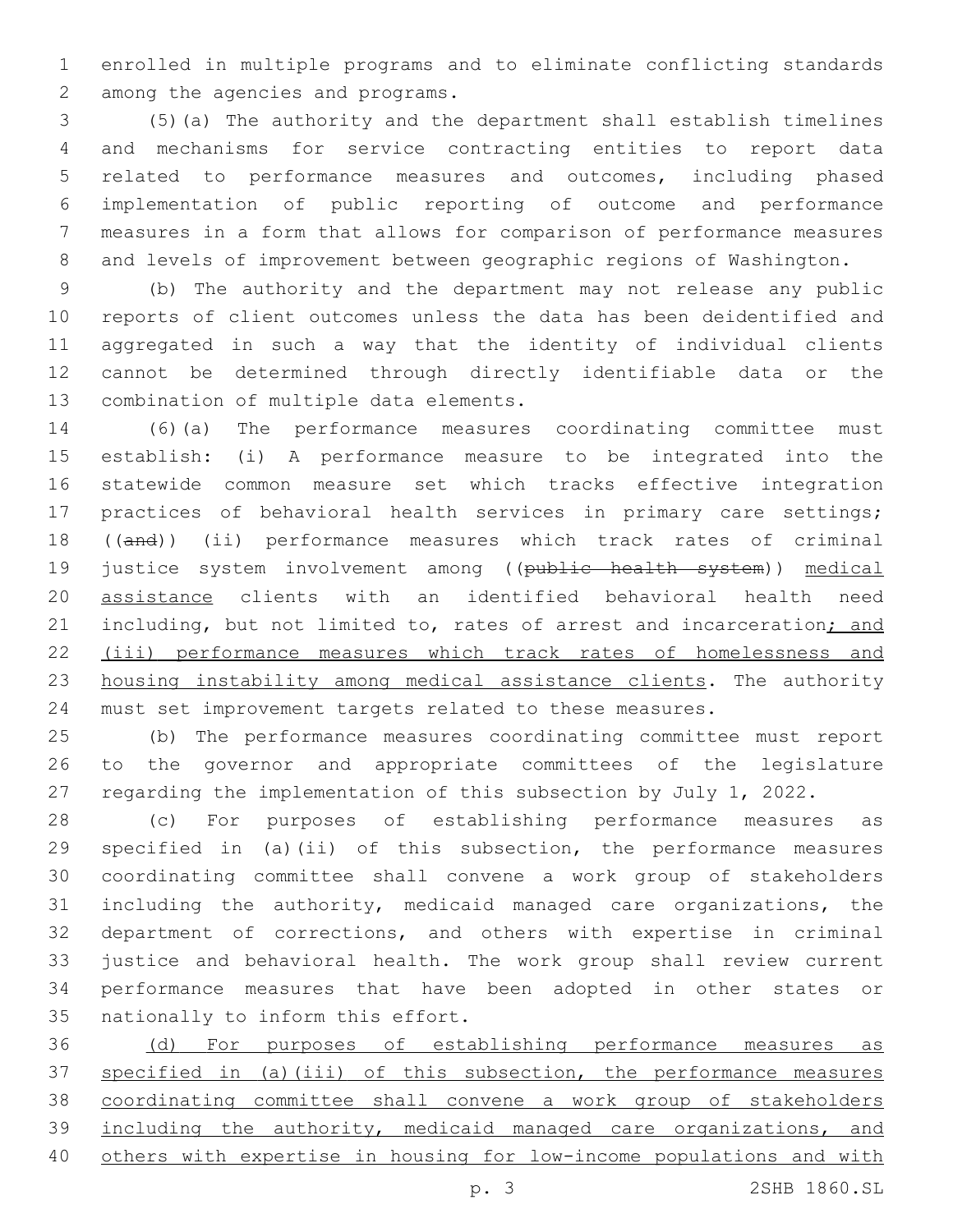experience understanding the impacts of homelessness and housing instability on health. The work group shall review current performance measures that have been adopted in other states or nationally from organizations with experience in similar measures to 5 inform this effort.

 (7) The authority must report to the governor and appropriate 7 committees of the legislature  $((by))$ :

 (a) By October 1, 2022, regarding options and recommendations for integrating value-based purchasing terms and a performance improvement project into managed health care contracts relating to the criminal justice outcomes specified under subsection (1) of this section;

 (b) By July 1, 2024, regarding options and recommendations for integrating value-based purchasing terms and to integrate a collective performance improvement project into managed health care contracts related to increasing stable housing in the community outcomes specified under subsection (1) of this section. The authority shall review the performance measures and information from the work group established in subsection (6)(d) of this section.

 NEW SECTION. **Sec. 3.** A new section is added to chapter 71.24 21 RCW to read as follows:

 By January 1, 2023, the authority shall require that any contract with a managed care organization include a requirement to provide housing-related care coordination services for enrollees who need such services upon being discharged from inpatient behavioral health settings as allowed by the centers for medicare and medicaid 27 services.

 NEW SECTION. **Sec. 4.** A new section is added to chapter 71.12 29 RCW to read as follows:

 With respect to a person enrolled in medical assistance under chapter 74.09 RCW, a psychiatric hospital shall make every effort to: (1) Inform the medicaid managed care organization in which the person is enrolled of the person's discharge or change in care plan 34 on the following timelines:

 (a) For an anticipated discharge, no later than 24 hours prior to 36 the known discharge date; or